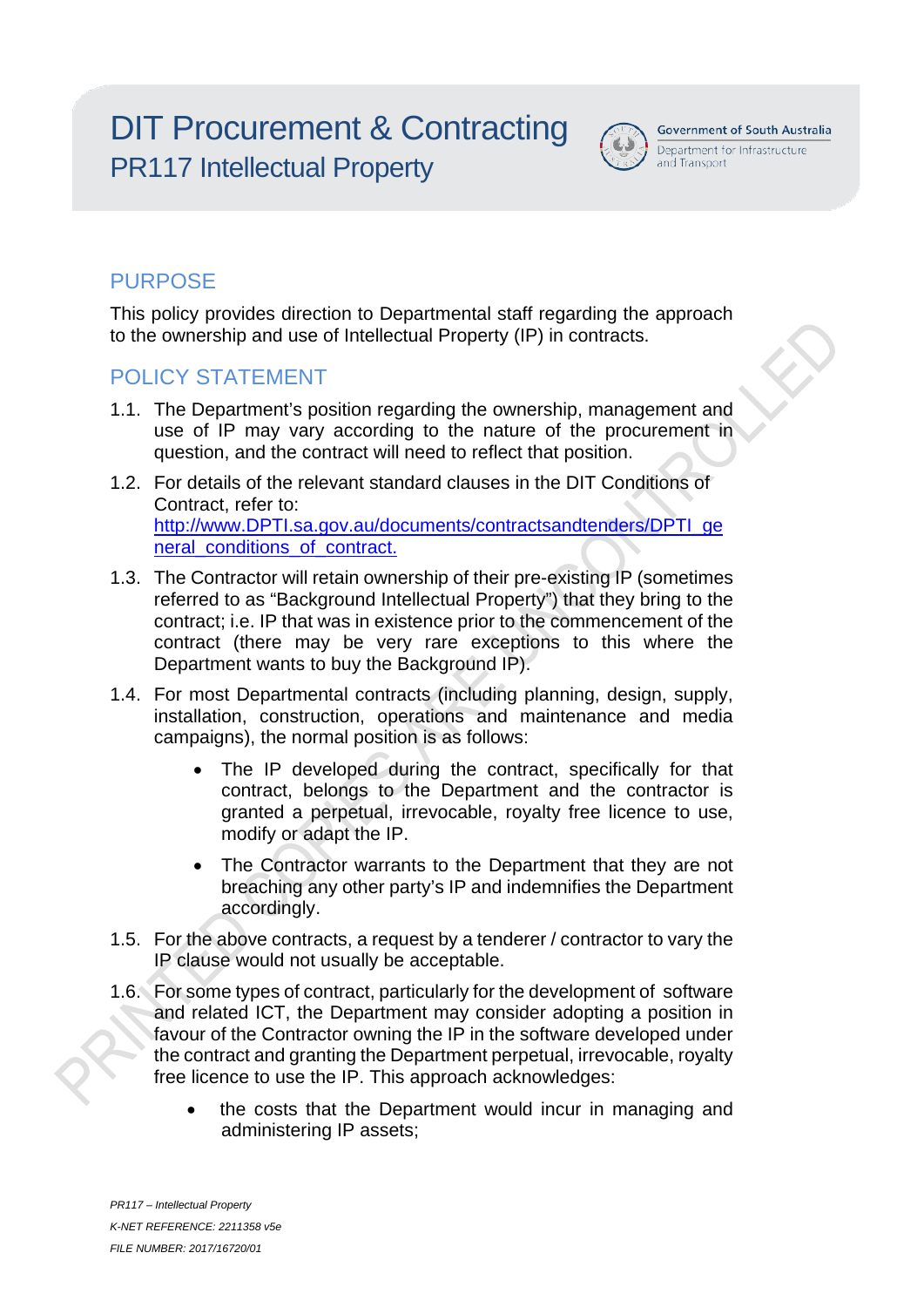- the difficulty in obtaining value for money in the procurement process if the Department retains the IP and the potential for some IP assets to rapidly depreciate in value;
- the desirability of making IP available to entities that are able to use Government IP to create jobs and commercial opportunities.

#### **2. Confidentiality**

- 2.1. In some instances, particularly where the supply and / or maintenance of equipment is involved, extreme care must be used to ensure that the confidentiality clause does not cause problems if the Department seeks to have maintenance or modification of the equipment undertaken by others.
- 2.2. If it is contemplated that maintenance or modification by others is required, the *Contract Manager* must ensure that the conditions of contract include a clause which enables Background IP to be given to others for the purpose of tendering for the modification or maintenance.

#### **3. Purchase of Intellectual Property**

- 3.1. The Department may offer to purchase the intellectual property (IP) of unsuccessful short-listed tenderer(s) for design & construct contracts where the estimated value of the Contract exceeds:
	- \$25 million on straightforward contracts; or
	- \$10 million on contracts that are technically complex or have significant potential for innovation.
- 3.2. The amount to be paid **must** be endorsed by the Director, Finance & Procurement or the Director Project Procurement & Contracts . The Chief Executive **must** approve the amount to be paid for each contract.
- 3.3. The amount to be paid will be a notional percentage of the estimated tender preparation cost. The percentage will be determined by consideration of:
	- the likelihood of significant innovation and / or benefits to the Department being developed if sufficient resources are allocated to the tender design
	- the experience of the industry concerned in preparing Design & Construct contracts and whether sub-contractors to the head tenderer receive full reimbursement of design costs
	- the number of tenderers
	- The percentage is expected to be in the range of 30% to 50% of the estimated tender preparation cost.
- 3.4. An agreement (which may be an exchange of letters) must be documented where the unsuccessful tenderer assigns the IP to the Department or grants the Department a perpetual, royalty free licence to use the IP for any purpose associated with the project. The intent